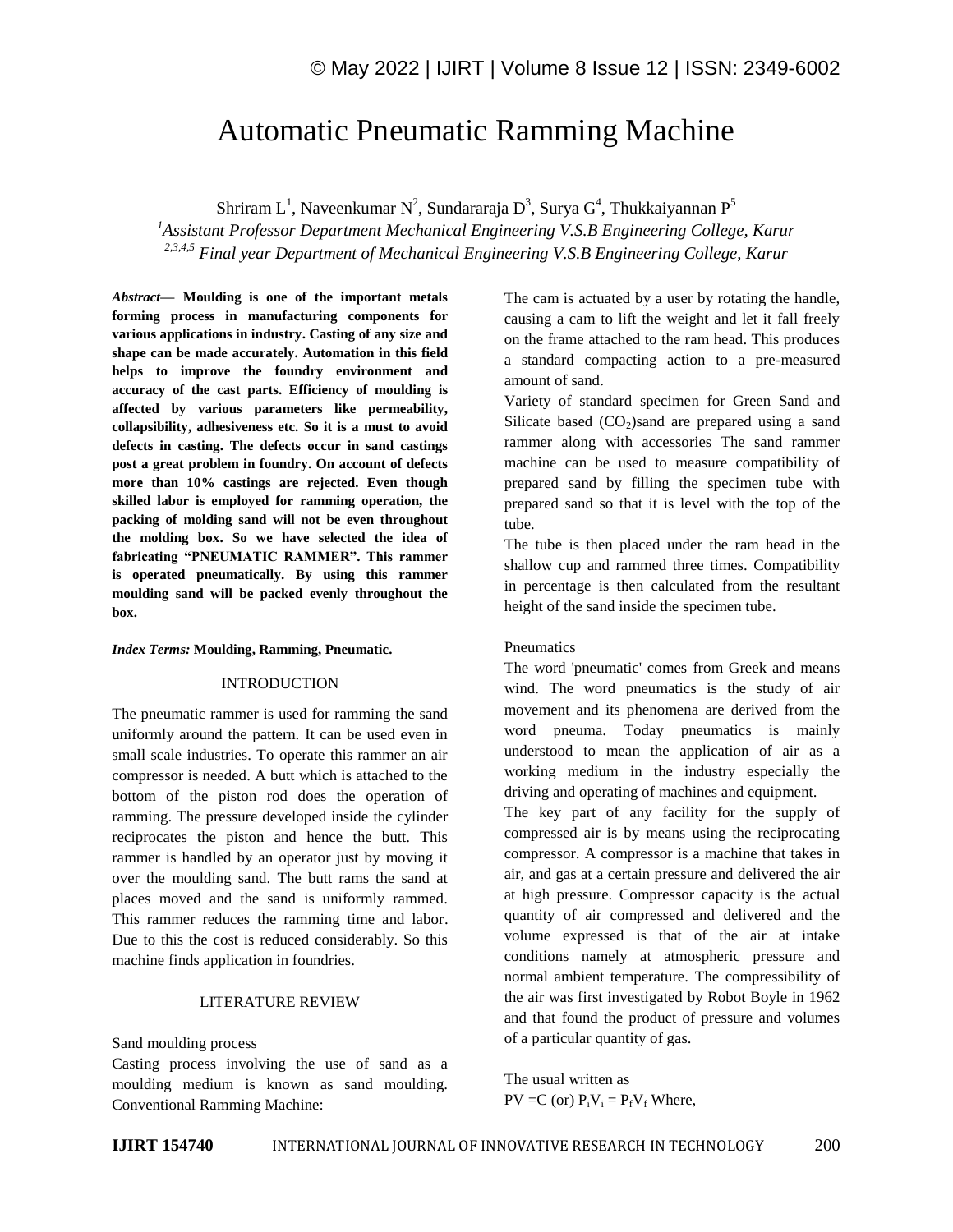$P_i$  =initial pressure  $V_i$  = initial volume  $P_f$  = final pressure  $V_f$  = final volume

In this equation, the pressure is the absolute pressure which for free is about 14.7Psi and is of courage capable of maintaining a column of mercury, nearly 30 inches high in an ordinary barometer. Any gas can be used in the pneumatic system but the air is the most used system nowadays. Pneumatic systems used in industry are commonly powered by compressed air or compressed inert gases. A centrally located and electrically powered compressor powers cylinders, air motors, and other pneumatic devices. A pneumatic system controlled through manual or automatic Directional control valves is selected when it provides a lower cost, more flexible, or safer alternative to electric motors and actuators.

Pneumatic systems operate on a supply of compressed air which must be made available in sufficient quantity and at a pressure to suit the capacity of the system.

#### Selection of Pneumatics

Mechanization is broadly defined as the replacement of manual effort with mechanical power. Pneumatic is an attractive medium for low-cost mechanization, particularly for sequential (or) repetitive operations. Many factories and plants already have a compressed air system, which is capable of providing the power (or) energy requirements and control system (although equally pneumatic control systems may be economic and can be advantageously applied to other forms of power). The main advantages of an allpneumatic system are usually economic and simplicity the latter reducing maintenance to a low level. It can have outstanding advantages in terms of safety.

#### DESCRIPTION OF EQUIPMENT

#### Compressor

A compressor is an air-producing machine. They collect the air from the atmosphere and are in the running of the machine are the engine. Air compressors are utilized to raise the pressure of a volume of air. Air compressors are available in many configurations and will operate over a very wide range of

flow rates and pressures. Compressed air was expelled by primitive man to give glowing embers sufficient oxygen to allow them to flare up into a fire. During the compression process, the temperature increases as the pressure increases. This is known as polytypic compression. The amount of compression power also increases as the temperature increases. Compressors are staged thereby reducing the temperature rise and improving the compression efficiency. The temperature of the air leaving each stage is cooled before entering the next stage. This cooling process is called intercooling. Volumetric efficiency also increases with multi-stage compression since the pressure ratio over the first stage will be decreased. The selection of the air compressor is only the first step in designing an efficient and reliable compressed air system. The air exiting the compressor is saturated with moisture and will have compressor lubricants (lubricated compressors only).

#### Double acting cylinder

A double-acting cylinder is employed in control systems with the full pneumatic cushioning and it is essential when the cylinder itself is required to retard heavy messes. This can only be done at the end positions of the piston stroke. In all intermediate positions, a separate externally mounted cushioning derives must be provided with the damping feature. The normal escape of air is out off by a cushioning piston before the end of the stroke is required. As a result, they sit in the cushioning chamber is again compressed since it cannot escape but slowly according to the setting made on reverses.

The air freely enters the cylinder and the piston strokes in the other direction at full Force and velocity. Pneumatic cylinders are mechanical devices that use the power of compressed gas to produce a force in a reciprocating linear motion. Like pneumatic cylinders, something forces a piston to move in the desired direction. The piston is a disc or cylinder, and the piston rod transfers the force it develops to the object to be moved.

#### Directional control valve

The directional valve is one of the important parts of a pneumatic system. Commonly known as DCV; this valve is used to control the direction of airflow in the pneumatic system. The directional valve does this by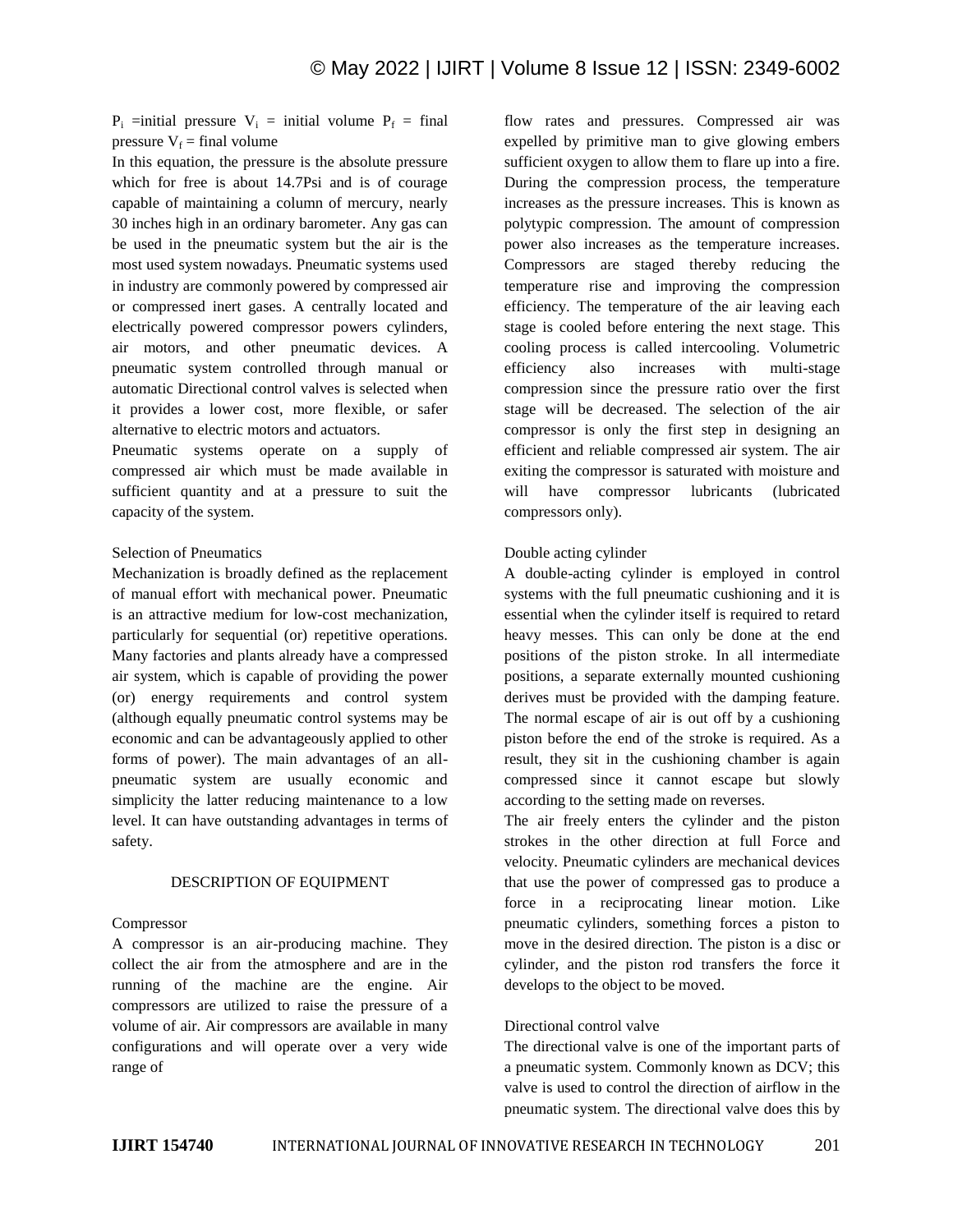changing the position of its internal movable parts. This valve was selected for speedy operation and to reduce the manual effort and also for the modification of the machine into an automatic machine employing using a Directional control valve. A solenoid is an electrical device that converts electrical energy into straight-line motion and force. These are also used to operate a mechanical operation which in turn operates the valve mechanism. The solenoid is one in which the plunger is pulled when the solenoid is energized. The name of the parts of the solenoid should be learned so that they can be recognized when called upon to make repairs, do service work, or install them.

#### Hose and Connecters

Hoses used in this pneumatic system are made up of polyurethane. This hose can stand at a maximum pressure level of 10 x105N/m2. In our system, there are two types of connectors used. One is the hose connector and the other is the reducer. Hose connectors normally comprise an adopted hose nipple and cap nut. These types of connectors are made up of brass (or) aluminum (or) hardened pneumatic steel. A hose is a flexible hollow tube designed to carry fluids from one location to another. Hoses are also sometimes called pipes or more generally tubing. The shape of a hose is usually cylindrical. Hose design is based on a combination of application and performance.

#### Working Principle

The compressed air goes to the flow control valve. The flow control valve is used to control the flow of air. It is adjustable one. We have to adjust the lever, so that the required pressurized air goes to the Solenoid Valve.

In our project, the solenoid valve is used as a direction control valve. This solenoid valve is controlled by the electronic control timing unit. The ramming time is varied by adjusting the timing (timer 555 IC) control of the electronic unit.

The compressed air goes to the pneumatic double acting cylinder. The ram is fixed at one end of the pneumatic cylinder. The compressed air pushes the pneumatic cylinder, so that the piston moves downward by giving air supply in one direction of pneumatic cylinder. The solenoid valve is changing the air flow in the opposite direction by the small time delay. In this time the pneumatic cylinder piston moves upward due to changing of the air flow direction. This air flow direction is controlled by the solenoid valve.



### MERITS & DEMERITS

### MERITS

- It requires simple maintenance.
- Checking and cleaning are easy; because the main parts are screwed.
- Handling is easy.
- Manual power not required.
- Repairing is easy.
- Replacement of parts is easy.
- Lifting cost will be less.
- Free from wear adjustment
- Less power consumption
- Installation is simplified very much

#### **DEMERITS**

- Separate air tank or compressor is required.
- Small operations will be carried.

## RESULTS AND DISCUSSIONS

The rammer can be handled by an operator without feeling uneasiness. No separate skill is required to operate this rammer. The operation is quick and hence it is a time saving one. The operation is easy and consumes less cost. Due to the above reasons it finds its extensive application in manufacturing industries. It has an extensive application in both large scale and small scale industries because of its economy and easy handling. strength Uniform ramming of sand is obtained by this rammer. The time consumption for ramming is reduced greatly. Skilled labor is not required. Easy operation